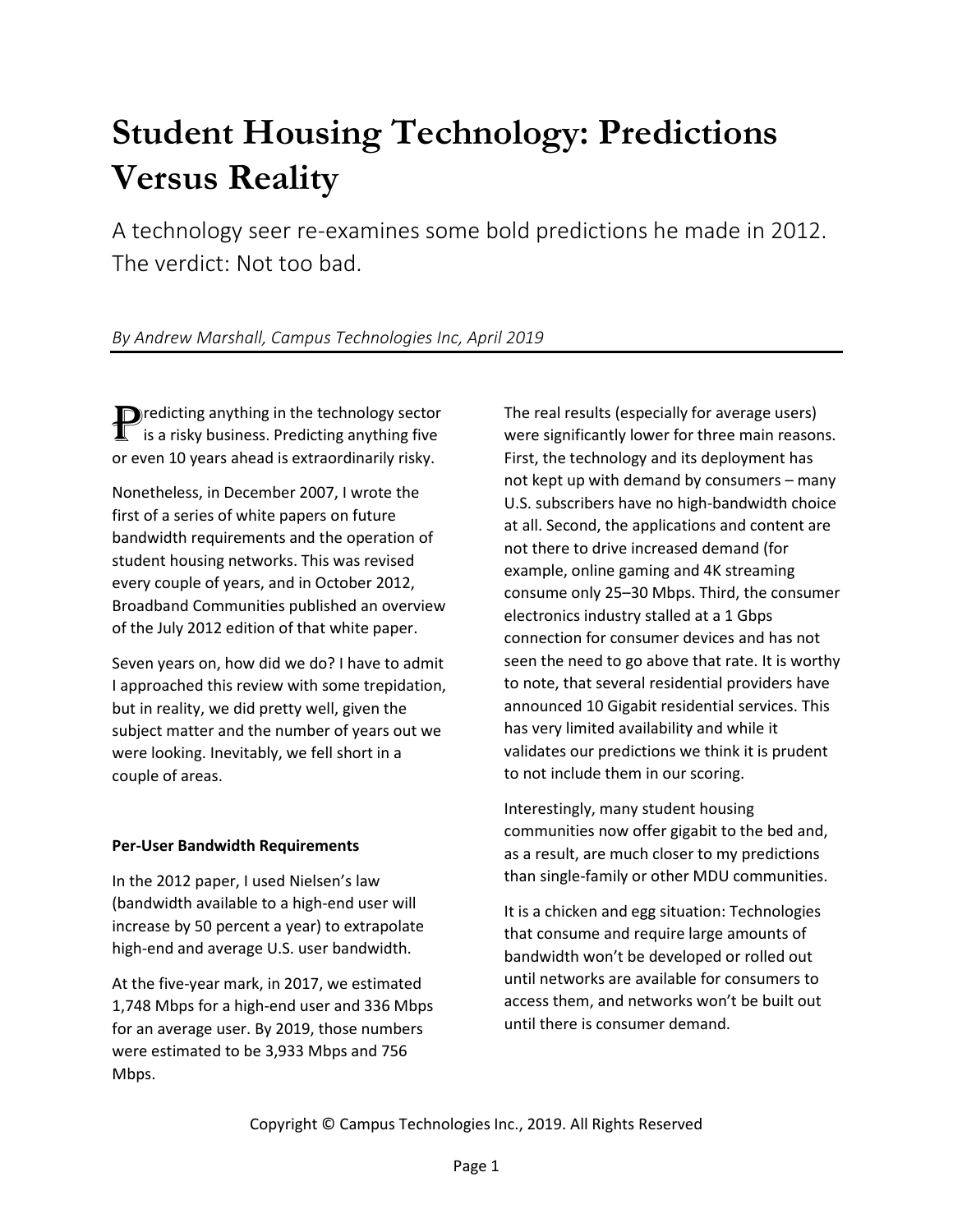#### **Edge Bandwidth for Student Housing**

In 2012, I predicted that, by 2017, a 200-bed community would be connected with a pipe at least 880 Mbps and a 500-bed community with a pipe at least 3,303 Mbps.

I was very close with this prediction. Campus Technologies now routinely provisions 5 or 10 Gbps circuits for student housing communities. In 2017, 1 gigabit for a smaller community and 3 or more gigabits for a larger one was the norm.

Past the five-year mark in 2017, predictions run slightly too high, mainly because demand has slowed due to the lack of applications and technologies to consume it.

#### **Interface Cards in Computers**

In 2012, I said, "The majority of networkconnected devices will likely be gigabit-capable within two years."

That was correct.

## **Carrier (Cellular) Wireless**

My 2012 prediction was that "Carrier wireless (3G or 4G) is unlikely to have a significant impact on bandwidth requirements at student housing properties."

That was correct. At the time of writing in 2012, there was much speculation about fixed 4G wireless rendering Wi-Fi obsolete. If that sounds familiar today, it's because many of the same things are being claimed for 5G.

#### **Ethernet Switches**

In 2012, I said, "All new access layer switches deployed today, whether as upgrades or for new construction, should provide 1 Gbps access layer ports to connect to individual users and

should provide either a 10 Gbps uplink or the ability to field upgrade to a 10 Gbps uplink."

That was also correct, and it still holds true today.

### **Contracts**

In 2012, I cautioned that "All owners and operators must carefully examine the contract position of their assets with regard to internet provisioning and maintain a high level of flexibility in future years."

Correct. This has become the standard operating procedure for most large student housing operators, who now exercise tighter contract control, limit contract terms to three years and take other steps to ensure that they can meet resident needs.

#### **Bandwidth Conservation**

In 2012, I said, "The growing trend of using the public internet to stream multimedia will give rise to new bandwidth-conservation technologies."

I was mainly wrong with this one. Bandwidth increases became less expensive than introducing bandwidth conservation.

So where does that leave us? Although I predicted student housing demands and trends pretty closely, I was overoptimistic about the general population. It appears that Nielsen's law will need updating or discarding from now on, as there seems to be very low growth in the bandwidth available to most U.S. residents.

Although there are tantalizing glimpses of technologies that could become highbandwidth-consuming applications in the

Copyright © Campus Technologies Inc., 2019. All Rights Reserved